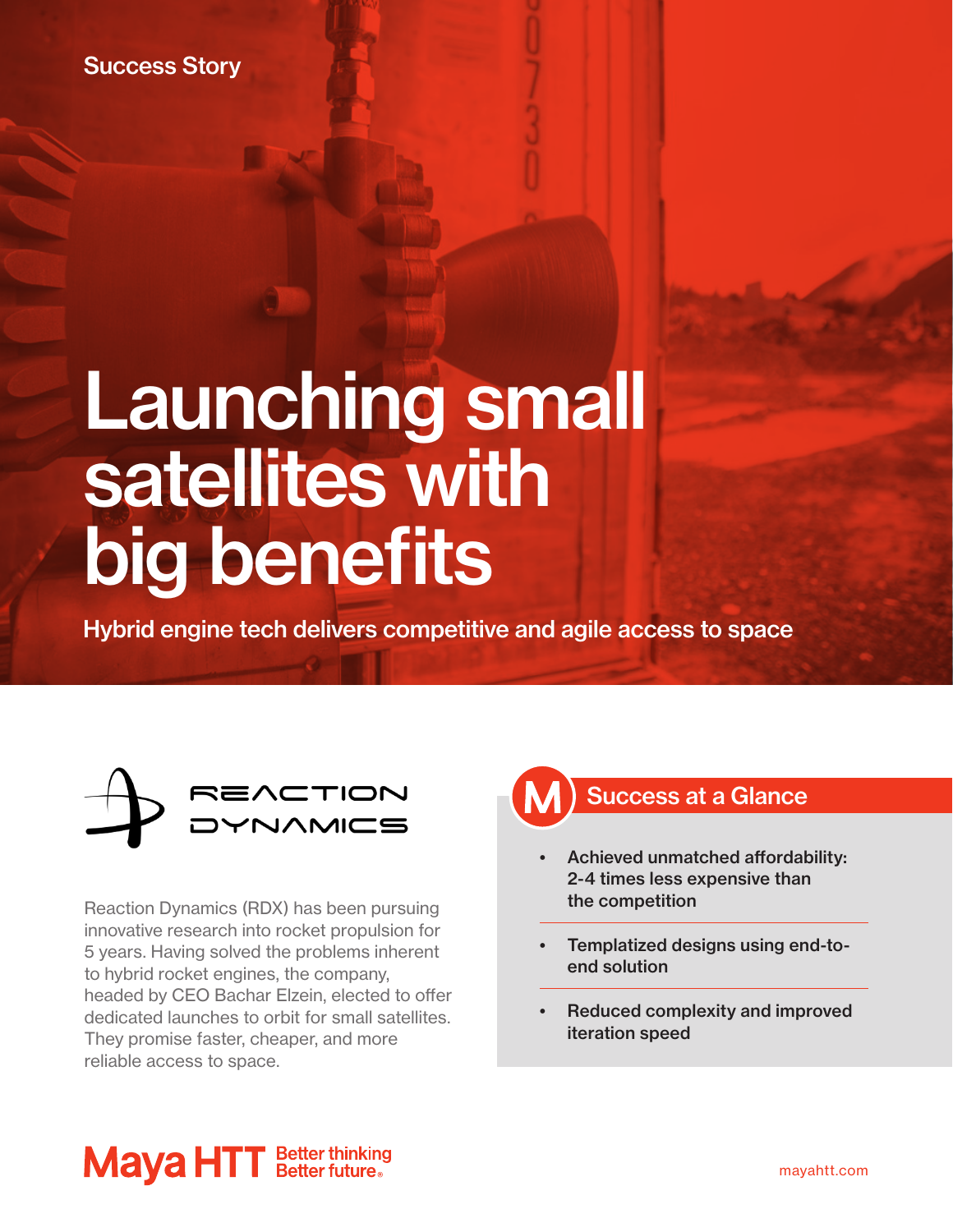#### **Challenges**

Miniaturization of electronics has had a dramatic effect on the design of satellites. New generations of smallsats are not just "small," they are mini, micro, nano and pico, with the smallest (so far) weighing in at under 1 kg.

The practical applications are abundant, and demand has grown in response. However, getting Lilliputian satellites into orbit presents a challenge of disproportionate size: hitching a ride on a large rocket is neither quick nor easy. Wait times might be as long as two years, and ridesharing comes with limitations beyond delays: low control over the final destination.





*ff* When time came to select a *software suite to support the scale-up of Reaction Dynamics, the quality of the support and the versatility of Siemens' suite of industry software made it a clear winner. The integration of so many features within the SimCenter platform means that scaling our simulation capabilities as required becomes efficient and realistic, allowing us to step comfortably into simulations to get the confidence that our designs will respect the applicable norms. Furthermore, the quality of the support received whenever small issues popped up was always great and timely. We know that we can count on the team at Maya HTT to guide and help us through the deployment and adaptation to these new and powerful tools, making us obtain results faster. 77*<br>Maxima Gaulat

Maxime Goulet-Bourdon Test and Launch Lead

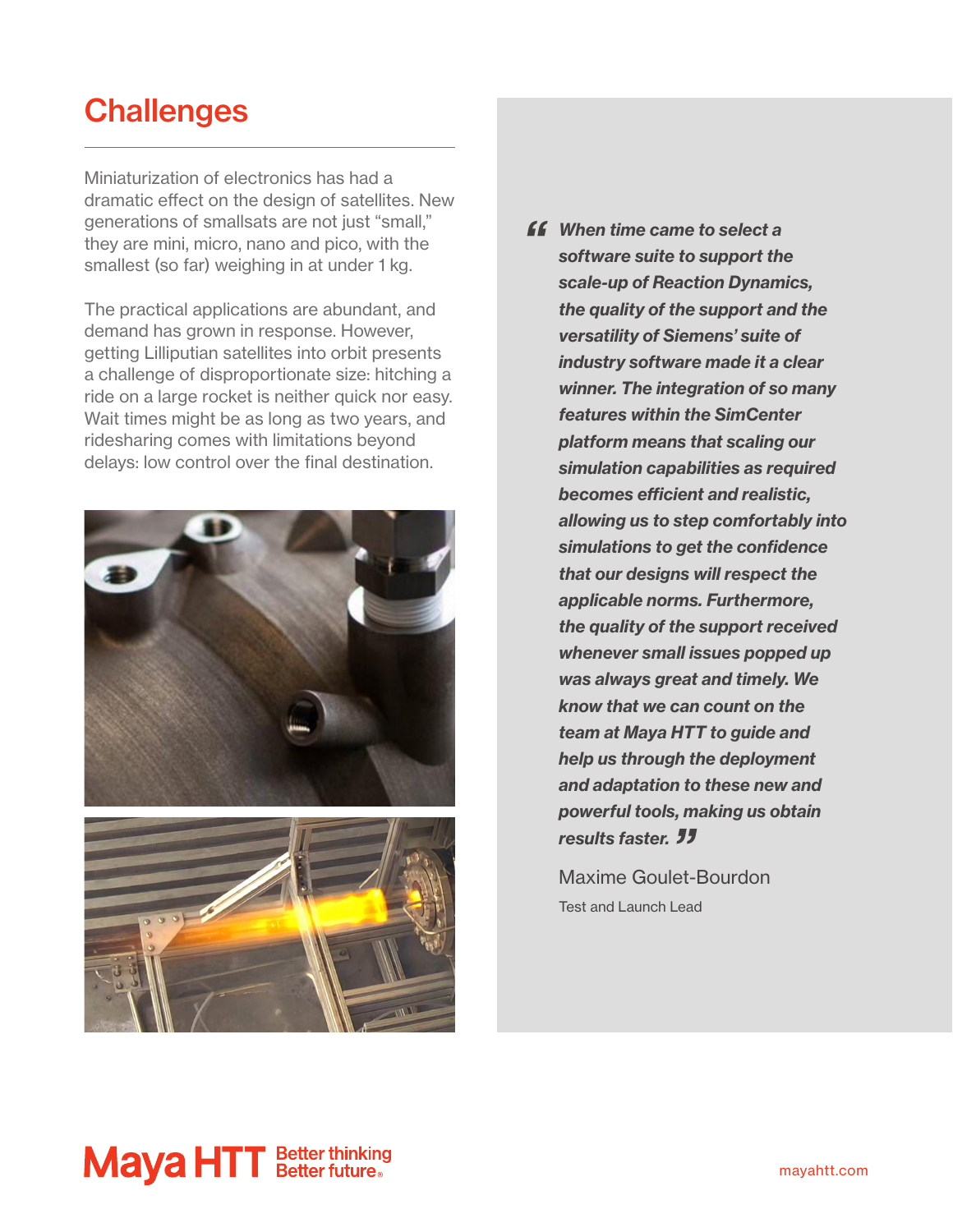### **Solutions**

Getting small satellites into space in a timely, affordable, and dedicated manner requires a new approach. Reaction Dynamics has developed a breakthrough launch technology that provides the means towards an ecofriendly launch solution. Leveraging its ecofriendly hybrid rocket engines, the company's launch technology will pave the way towards green, clean access to Earth's Orbit at a fraction of currently available prices.

Simcenter, an integrated end-to-end solution from Siemens Digital Industries Software, has been a key element of the company's successful design and manufacturing strategy. Simcenter gave Reaction Dynamics the tools to take on a large part of the design and manufacturing of the rockets, with an eye to templatized design and light customization.

Some adaptations are possible, for example with customized payload adapters and fairings, but the rocket designs are, for the most part, the same because repetition of manufacturing helps to keep costs low.

With Simcenter, the team gained a good understanding of the design aspect and where they needed sensitive analysis. Elzein says of Simcenter that "it is particularly good for optimizing. Its seamless, frictionless CAD-CAM integration helped reduce development cycle time and costs and was one of the main reasons we chose the software." In addition to its dedicated microlauncher, the company is now designing its own launch infrastructures, relying heavily on Simcenter's features.





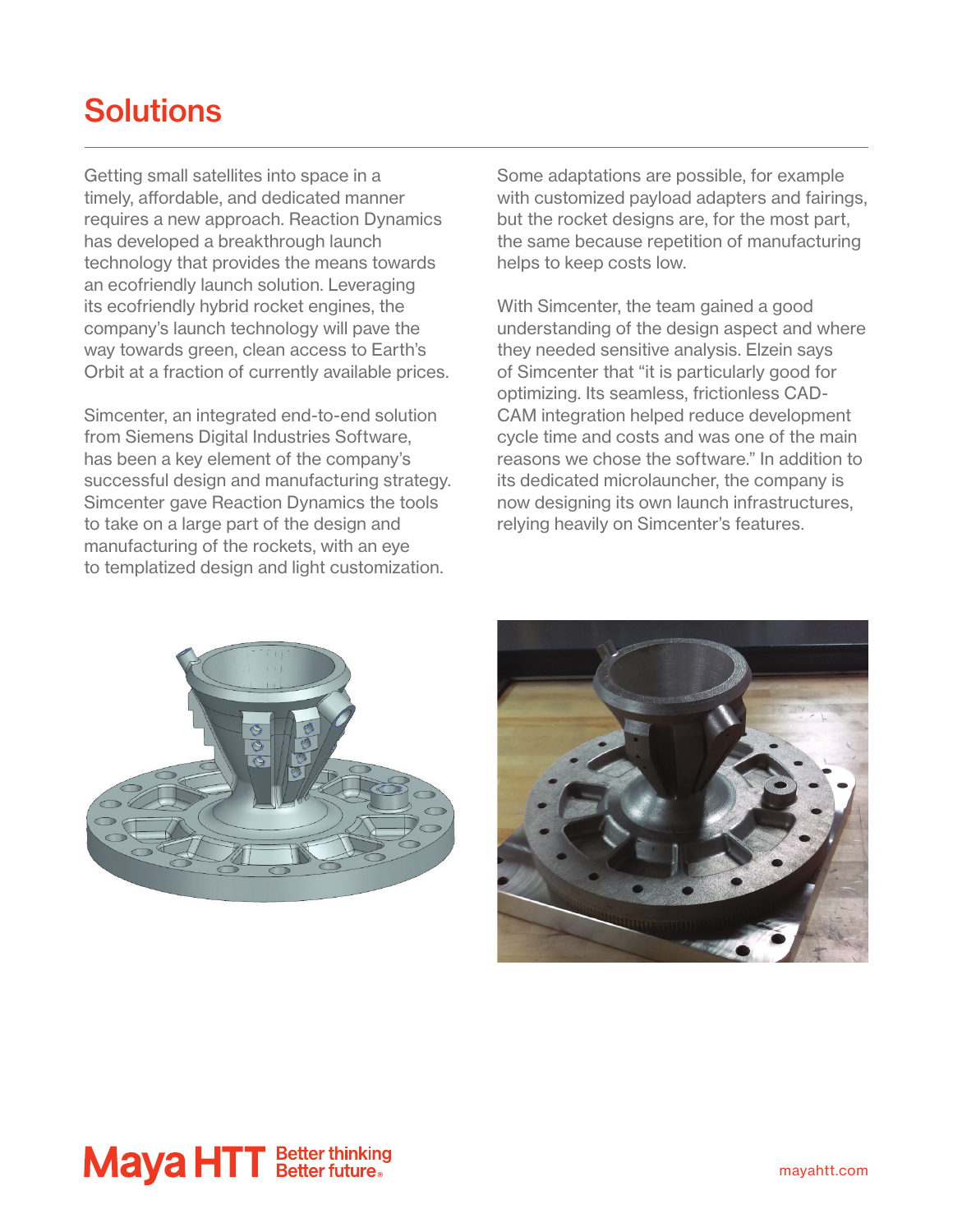*"  For design and analysis, Siemens Simcenter 3D Structures is the best option for us, as it enables seamless transition from CAD to simulation, by streamlining the process of simplifying and cleaning up complex design models to prepare the analysis models. This can help accelerate the design process greatly, during which hundreds of iterations can be necessary. Multiple add-on modules, such as the Laminate Composite module, are also available, enabling us to quickly grow our capabilities, when necessary, without having to go through the lengthy process of transitioning toward a new software solution. Being integrated inside the Siemens platform, it also gives us flexibility in our usage, by enabling the creation of an ecosystem where all of our software needs, from CAD to PLM, and including a wide range of simulation tools, are fulfilled by a single platform. For a startup, this ability of the platform to grow with*  us is of great importance when choosing the best solution. *"*<br>Christanha Laglare

Christophe Leclerc Structural Design Lead

### **Benefits**

Elzein credits Simcenter with helping the team learn, iterate, and improve designs quickly. A side benefit of the software's features and the additive manufacturing process is that it removes a lot of needless complexity, yielding robust, low part-count designs.

As Reaction Dynamics sets its sights on its prototype suborbital launches scheduled for the near future, the team is also looking toward how the company will scale efficiently. Simcenter token licensing offers the flexibility and responsiveness to have more people designing at the same time, so Reaction Dynamics can scale with the same agility they seek to offer their own customers.

*ff* Simcenter's composites *modeling, and analysis was key because it helped us optimize and have a high level of confidence, allowing us to focus on the critical*  aspects of the design. <sup>11</sup>